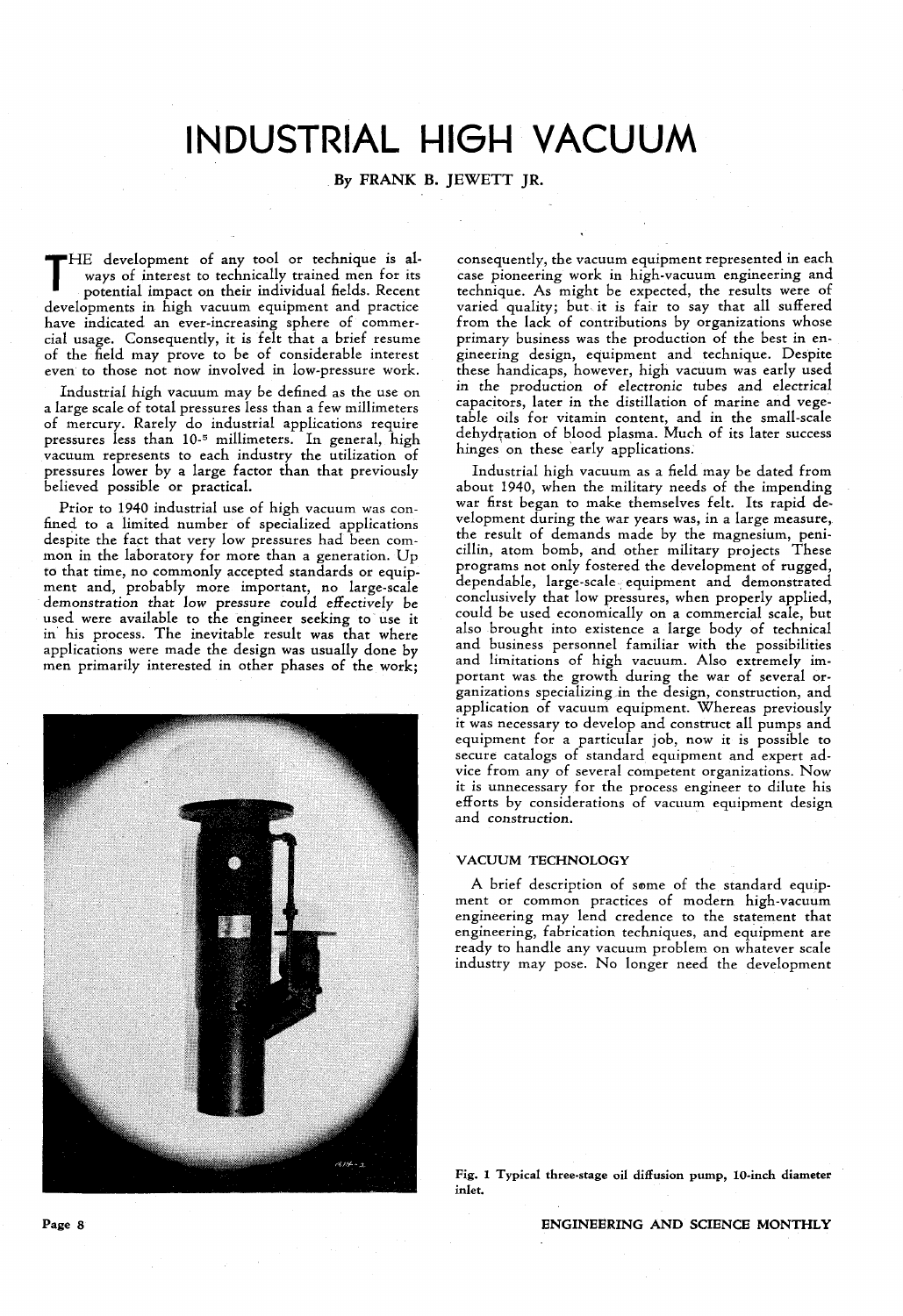Fig. 2 Schematic diagram of Rotary Condenser unit for pumping water vapor at low pressures.



man discard a high-vacuum process merely because it involves low pressures on a large scale.

Diffusion pumps, similar to the 1O-inch model illustrated in Fig. 1, up to 32 inches in diameter with speeds up to 30,000 cubic feet per minute at  $0.1$  micron\* are standard items with several manufacturers. Electrically heated metal pumps have almost completely supplanted all other types. Diffusion pumps fall into two broad classifications, and each has its proper place: (1) The high-vacuum type usually consists of three umbrella stages in a cylindrical, water-cooled casing. It is designed to have its maximum speed at about 0.1 micron and blank off at 0.001 micron or less and to operate against a forepressure of 100 to 500 microns. This is the most common diffusion pump. (2) The booster type is designed to have its maximum speed between 10 and 500 microns and to blank off between 0.1 and 1.0 micron. It will operate against forepressures of 1000 microns or more.

It is interesting to note that diffusion pumps can be used either to produce low pressures or to reduce the number or size of mechanical pumps required to achieve a given speed at pressures in the micron range. No diffusion pump will exhaust to atmosphere directly, and so some sort of backing pump, either mechanical or steam ejector, must be provided.

With the exception of some conditions where very high forepressures are required, oil has replaced mercury as a pump fluid. Several types of oils make proper selection for particular applications possible. For instance dioctyl phthalate is useful where low back-streaming and high ultimate vacuum are required. It has good speed characteristics, but is quite heat-sensitive. Sili-

DECEMBER 1947

cone types are also useful for low-pressure work and are heat-stable, but have relatively low pumping speeds. Chlorinated hydrocarbons, while not useful for very low pressures, have excellent speed characteristics at about 0.1 micron and are reasonably stable.

The pumping of condensible gases like water vapor offers interesting problems to the vacuum engineer. When one considers that to move 10 pounds of water per hour at 100 microns requires a pumping speed of 25,000 cubic feet per minute, it is obvious that diffusion pumps are unsatisfactory. Mechanically refrigerated cold traps have been developed into efficient watervapor pumps for the lower micron range. The rotary . condenser (Fig. 2) is an interesting example. In this case refrigerant at  $-70^{\circ}$  F. to  $-85^{\circ}$  F. is circulated through the jacket. Water vapor condenses in the form of ice on the inner surface of the condenser and is cont:nuously removed from that surface by a rotating cutter blade. The resulting snow is customarily removed from an ice-receiver pot at the end of the run, but may be continuously ejected to the atmosphere. By virtue of its cold surface temperature, this type of unit can be used to produce ultimate water-vapor pressures down to 1 micron,\* and it has the advantage of always presenting an ice-free surface for maximum condensing efficiency not possessed by the static trap. Within limits, the pumping capacity of any given rotary condenser is dependent upon the tonnage of refrigeration applied to it, and obviously the pressure varies with the condensing temperature. More recent developments indicate that liquid absorber units using a fluid like lithium chloride may replace the rotary condenser on large installations because of lower operating cost. For pressures of 1000 microns or higher, multi-stage steam ejectors are more

<sup>&</sup>quot;One millimeter of mercury equals 1000 microns. One micron equals 0.0000194 pounds per square inch absolute.

<sup>\*</sup>Equilibrium temperature of ice at 1 michon approximately  $-100^\circ$  F.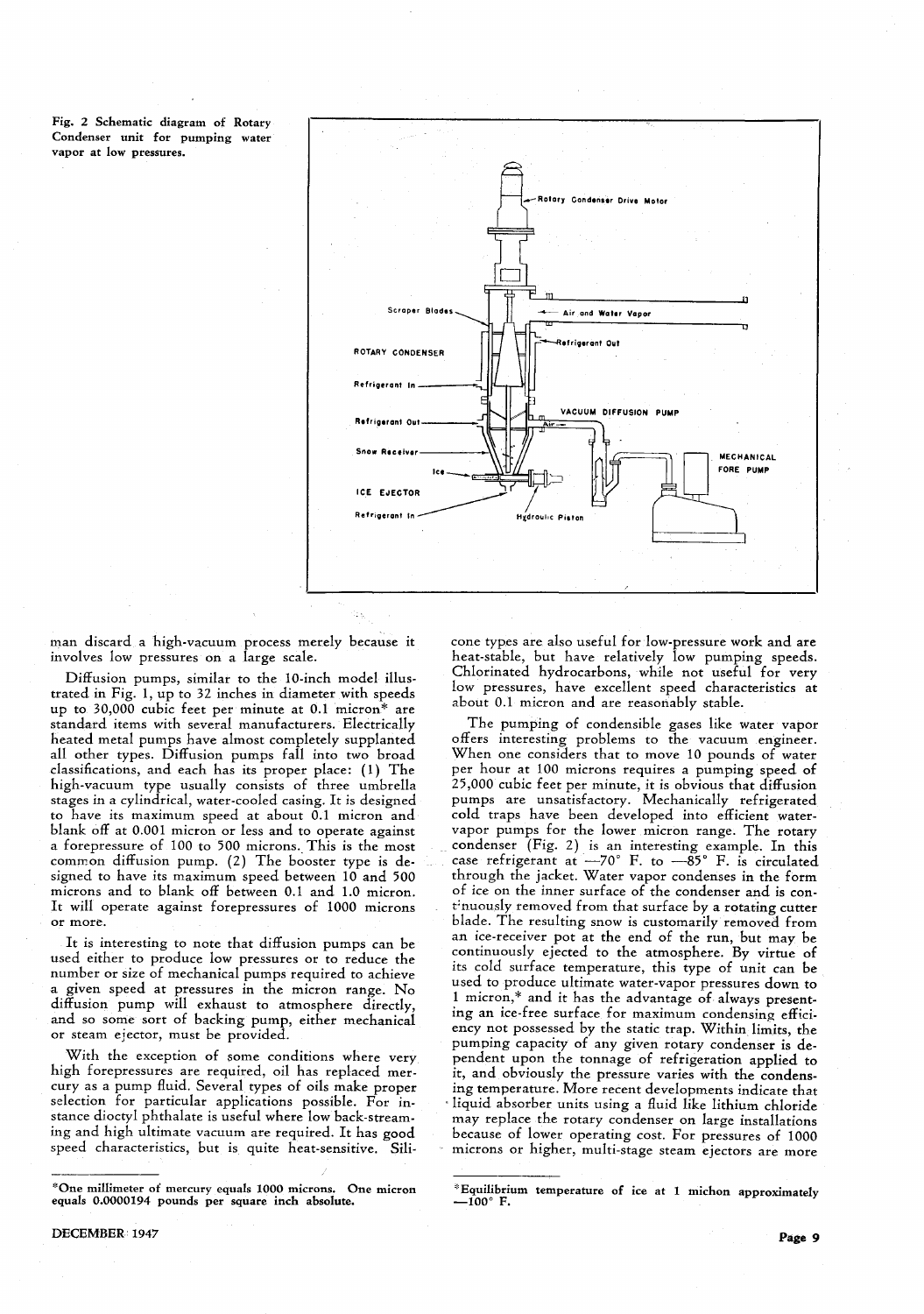Fig. 3 Modern high.vacuum valve showing metallic bellows.



economical to use. Comparative operating costs for pumping water at 250 microns show 2.5 cents per pound for the rotary condenser, 1.5 cents per pound for liquid absorbers, and 25 cents per pound for steam ejectors.

Accurate vacuum measurement is difficult and is influenced by mixture and composition of gas, presence of condensible vapors, contamination, temperature, and location of gauge. Probably one of the greatest difficulties encountered by persons utilizing high vacuum is the discrepancy between,gauge readings and the actual pressure in the system. This error can be many hundred per cent and often leads to dangerous misinterpretation of result. Many types of vacuum gauges are now on the market. Each has its field and its own peculiar limitations.

Vacuum measurement has often held an entirely different meaning for the engineer in industrial applications from what it has for the scientist in his laboratory. Where a repetitive process is involved, cycles are frequently worked out by trial and error using some form of gauge which gives consistent, but not necessarily accurate, results. Consequently, the comparison of operating conditions between two installations must always be preceded by a resolution of the methods of vacuum measurement. The proper use of new vacuum gauges will do much to eliminate these errors.

Representative of these developments is the Alphatron Gauge. It is actually an ionization gauge in which alpha particles emanating from a small radium source, rather than electrons from a hot filament, act as the ionizing agent. Not susceptible to filament failure, the gauge may be operated at atmospheric pressure and covers the range between 1 micron and 10 millimeters in three linear scales. For all practical purposes, it has an instantaneous response. Where water vapor is present, the instrument is of special value because of the small variations in calibration between water vapor and air.

A complete new chapter in valve requirements has been written by the demands of high vacuum where impedance at low pressures and inleakage are so important. All good vacuum valves must have exceptionally wide openings to reduce impedance. Generally they should be as short as possible. Sealing of the operating mechanism is accomplished either by a metal bellows (Fig. 3) or by some variation of a rubber gasket-vacuum grease seal.

Anyone familiar with vacuum equipment undoubtedly has visions of hours, days, or weeks spent immersed in castor oil, acetone, and various waxes and' greases, while one searches for hard-to-find leaks. Of necessity, those whose business is the production of vacuum equipment have solved this problem partly by improved design and production methods and partly by vastly superior testing methods. The. old technique of spark-testing glass tubing still lingers on, pressure-testing with soap bubbles has its place, and acetone or ether-spraytesting has changed only in that it is more frequently done with a radium-type ionization gauge. But by far the best method, the most accurate and quickest way of locating even minute leaks, involves the use of a mass spectrometer. A tracer gas such as helium diffuses through a leak and into a pre-set mass spectrometer tube. The ion current registers not only the leak but, with special care, the magnitude of the leak as well. Suffice it to say that in this manner leaks which would allow a volume of one cubic foot to show a pressure change of 0.1 micron per hour can be located within a small fraction of an inch.

From the brief summary presented above it is possible to visualize the tremendous progress made in the art of producing very low pressures. The refinements in vacuum equipment, the tools for producing vacuum, would, however, be meaningless by themselves. The end result of these developments must lie in commercially profitable operations if they are to be of interest and importance. Although new applications are constantly coming to the fore, some indication of the direction of motion of the whole field may be gained from areas already well explored.

#### LOW-PRESSURE DEHYDRATION

Among the larger vistas in which vacuum is used, dehydration deserves a major rating. Low-pressure dehydration is usually required for the drying of heat-sensitive materials. Such materials may be dried either to save shipping weight and make distribution more economical or to prevent decomposition and spoilage in the liquid form. The actual mechanism of low-pressure drying will apply to any particular product for one or more of the following reasons: (a) to reduce or eliminate thermal decomposition of the product during the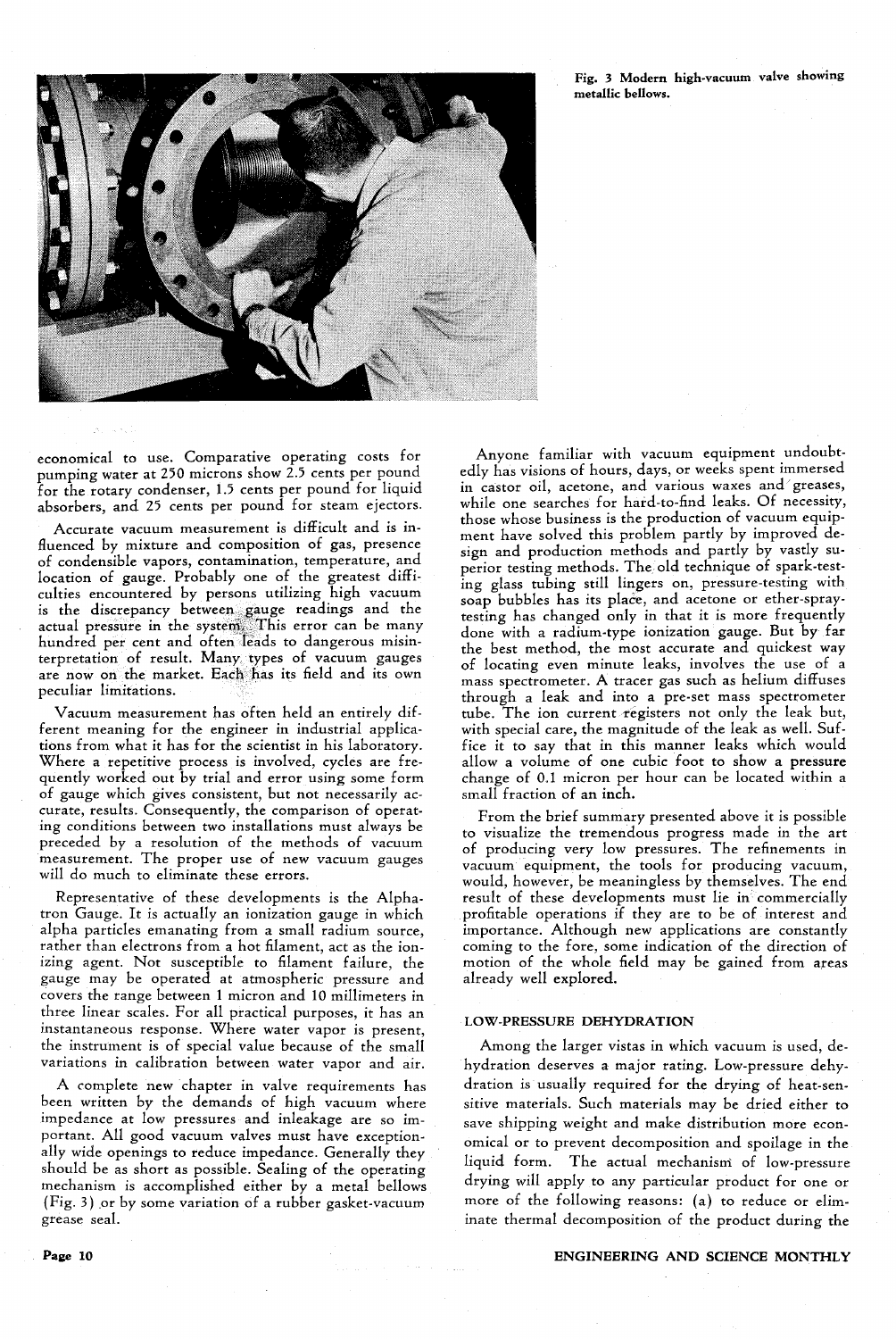drying operation because of low equilibrium temperature, (b) to obtain a low final-moisture content, (c) to produce a lyophilic (easily rehydrated) structure in the dry product, or (d) to improve the appearance of the dry product.

Perhaps the most interesting dehydration operation from the engineering point of view is that of the orange juice plant at the Vacuum Foods Corporation at Plymouth, Florida. Briefly the plant (Fig. 4) operates as follows. Oranges are squeezed in a juicing plant at an average rate of 500 boxes.per hour. The juice is then passed to either of two banks of falling-film concentrators, where approximately 86 per cent of the water *0'5* per cent of total mass) is removed by steam ejectors at a pressure of 12 millimeters. In this stage more than 2000 gallons of product per hour are handled. Subsequently a portion of the output is canned and marketed as a frozen orange juice concentrate, while the remainder is dried to a powder in the vertical dryers at a pressure of about 100 microns. The water is pumped by large rotary condensers. This stage is interesting in that the product is introduced as a liquid and removed as a powder without breaking the vacuum. Tests have shown that the mean retention of ascorbic acid in both concentrate and powder is more than 96 per cent of the fresh juice content. The size of this plant, probably one of the largest commercial vacuum installations in the world, may be judged by comparing the size of the man and the equipment.

#### EVAPORATION OF METALS AND SALTS

One of the best-known applications of high vacuum developed rapidly during the war. Starting with the deposition of one-quarter-wave-Iength films of magnesium fluoride and other substances on glass to reduce surface light reflection, this field has now expanded to include the deposition of metallic films on a wide variety of materials. A typical wartime optics coating installtion depicted in Fig. 5, and a modern, high-speed evaporating tank in Fig. 6. Machines have been developed for applying metal films to continuous rolls of plastics, paper, and other materials. These machines open up the whole electrical capacitor field where small, self-healing units can be constructed from zinc-coated paper.

By far the most interesting development, however, is the automatic metallizing unit  $(Fig. 7)$ . This unit was designed to produce front-surface aluminum reflectors for the optical systems of television sets, but it is equally important for its revelation of what can be done with modern high-vacuum equipment. Clean pieces to be metallized approach the machine in jigs on a conveyor line from the left. They are automatically staged into the machine and moved from chamber to chamber until they reach the coating cell which remains constantly at a pressure of about 0.1 micron. Here aluminum, continuously evaporating from a controlled source, is deposited on the surface. The material is then staged out of the machine and back to the line. Complete controls and safety devices make the entire operation automatic, and labor is reduced to a minimum. Although this particular machine was designed for television applications, the general philosophy of the design will have a much wider application.

#### VACUUM METALLURGY

Vacuum metallurgy represents a field yet in its infancy but with unlimited possibilities. Four basic phenomena make high vacuum metallurgical processes possible. (1) High vacuum provides the only true inert atmosphere, and by. its use metals may be protected during processing or heat treating. (2) At low pressures the boiling or subliming temperature of metals is reduced sometimes by as much as 1000° C. This phenomenon allows the purification of some metals by selective evaportion, the evaporation of metals for mirror work, and similar processes. (3) Operation in a vacuum tends to lower the reaction temperature by favoring any reaction



Fig. 4 Vacuum Foods Corporation drying plant for orange juice. Falling-film concentrators at left; two rows of powder dryers in foreground with rotary condensers between.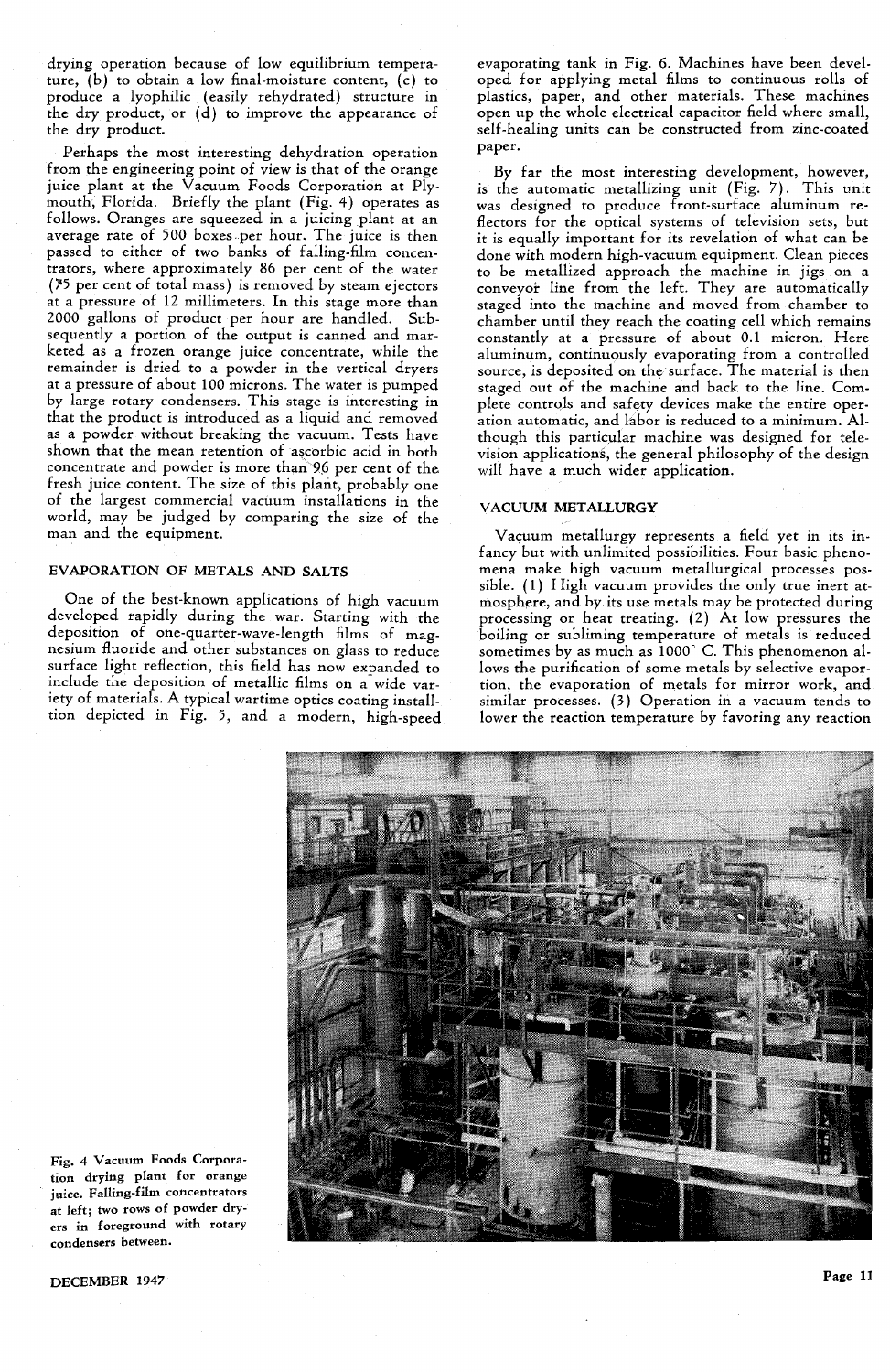





in which gas or volatile metal is produced from nonvolatile constituents. (4) In many cases dissolved gases can be removed by melting the base metal in vacuum.

During the war these properties were put to use in the now-abandoned thermal-reduction process for producing magnesium. Although the economics of the process would not justify its use except for emergency operations it represents a typical application. Calcined dolomite and ferrosilicon are crushed, mixed, bricquetted, and charged into a vacuum retort. There, at a temperature of l175°C. and at a pressure of 100 mIcrons, magnesium vapor is condensed away from the other constituents in a very pure form.

In this reaction vacuum prevents the oxidation of magnesium, allows the metal to distil as rapidly as it is formed, and by lowering the boiling point of magnesium permits the reaction to proceed 500°C below the temperature required for reduction at atmospheric pressure. Similar processes are used for obtaining. other metals in pure form.

The properties of gas-free metals are extremely interesting. In general they seem to show increased ductility, conductivity (both thermal and electrical), density, and permeability, and decreased hysteresis loss, blow holes, and gas evolution.

An interesting illustration of the use of vacuum furnaces lies in the hydrogen-atmosphere, heat-treating field. Despite the added cost of vacuum equipment, the process is quickly made more economical by virtue of the fact that only about 2 per cent of the customary amount of hydrogen is consumed. For use in this field, equipment has been developed capable of handling tons, not pounds, at temperatures up to 2000°C.

## VACUUM DISTILLATION

Vacuum distillation has long been a field of great interest to the chemist and chemical engineer because low air pressures minimize oxidation, lower boiling points

Fig. 5 UPPER Installation of bell jar units for deposition of low-reflection films on optics.

Fig. 6 CENTER Large high-speed tank unit for evaporation of both metals and salts.

Fig. 7 LOWER Machine for continuous production of frontsurface mirrors. Glass enters from conveyor on left; mirrors returned to conveyor on right.

ENGINEERING AND SCIENCE MONTHLY